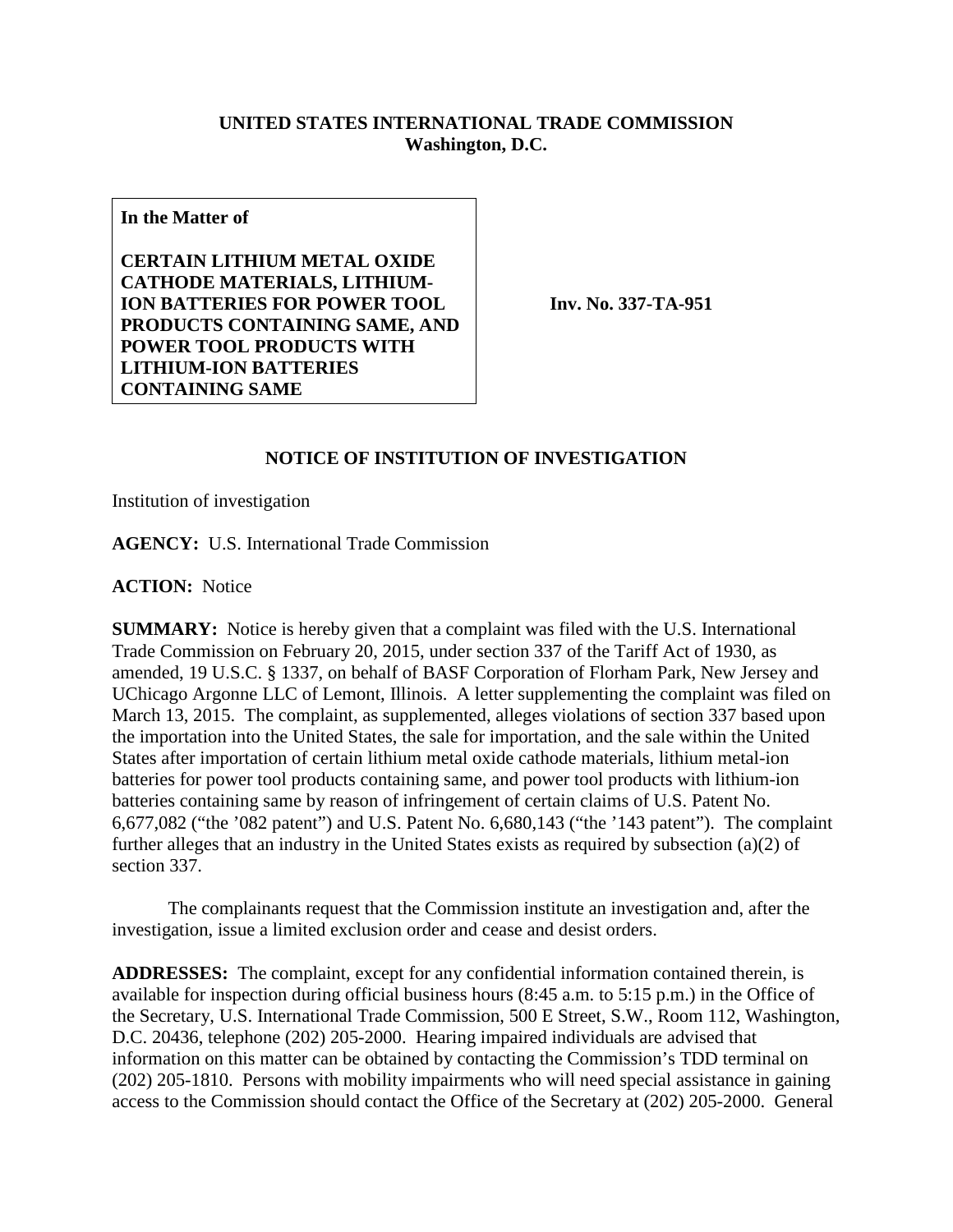information concerning the Commission may also be obtained by accessing its internet server at [http://www.usitc.gov.](http://www.usitc.gov/) The public record for this investigation may be viewed on the Commission's electronic docket (EDIS) at [http://edis.usitc.gov.](http://edis.usitc.gov/)

**FOR FURTHER INFORMATION CONTACT:** The Office of Unfair Import Investigations, U.S. International Trade Commission, telephone (202) 205-2560.

**AUTHORITY:** The authority for institution of this investigation is contained in section 337 of the Tariff Act of 1930, as amended, and in section 210.10 of the Commission's Rules of Practice and Procedure, 19 C.F.R. § 210.10 (2014).

**SCOPE OF INVESTIGATION:** Having considered the complaint, the U.S. International Trade Commission, on March 23, 2015, **ORDERED THAT** –

(1) Pursuant to subsection (b) of section 337 of the Tariff Act of 1930, as amended, an investigation be instituted to determine whether there is a violation of subsection  $(a)(1)(B)$  of section 337 in the importation into the United States, the sale for importation, or the sale within the United States after importation of certain lithium metal oxide cathode materials, lithium-ion batteries for power tool products containing same, and power tool products with lithium-ion batteries containing same by reason of infringement of one or more of claims 1–4, 7, 8, 13, and 14 of the '082 patent and claims 1–4, 8, 9, and 17 of the '143 patent, and whether an industry in the United States exists as required by subsection (a)(2) of section 337;

(2) Pursuant to Commission Rule  $210.50(b)(1)$ , 19 C.F.R. §  $210.50(b)(1)$ , the presiding administrative law judge shall take evidence or other information and hear arguments from the parties and other interested persons with respect to the public interest in this investigation, as appropriate, and provide the Commission with findings of fact and a recommended determination on this issue, which shall be limited to the statutory public interest factors set forth in 19 U.S.C. §§ 1337(d)(1), (f)(1), (g)(1);

(3) For the purpose of the investigation so instituted, the following are hereby named as parties upon which this notice of investigation shall be served:

(a) The complainants are:

BASF Corporation 100 Campus Drive Florham Park, NJ 07932

UChicago Argonne LLC 9700 S. Cass Avenue Lemont, IL 60439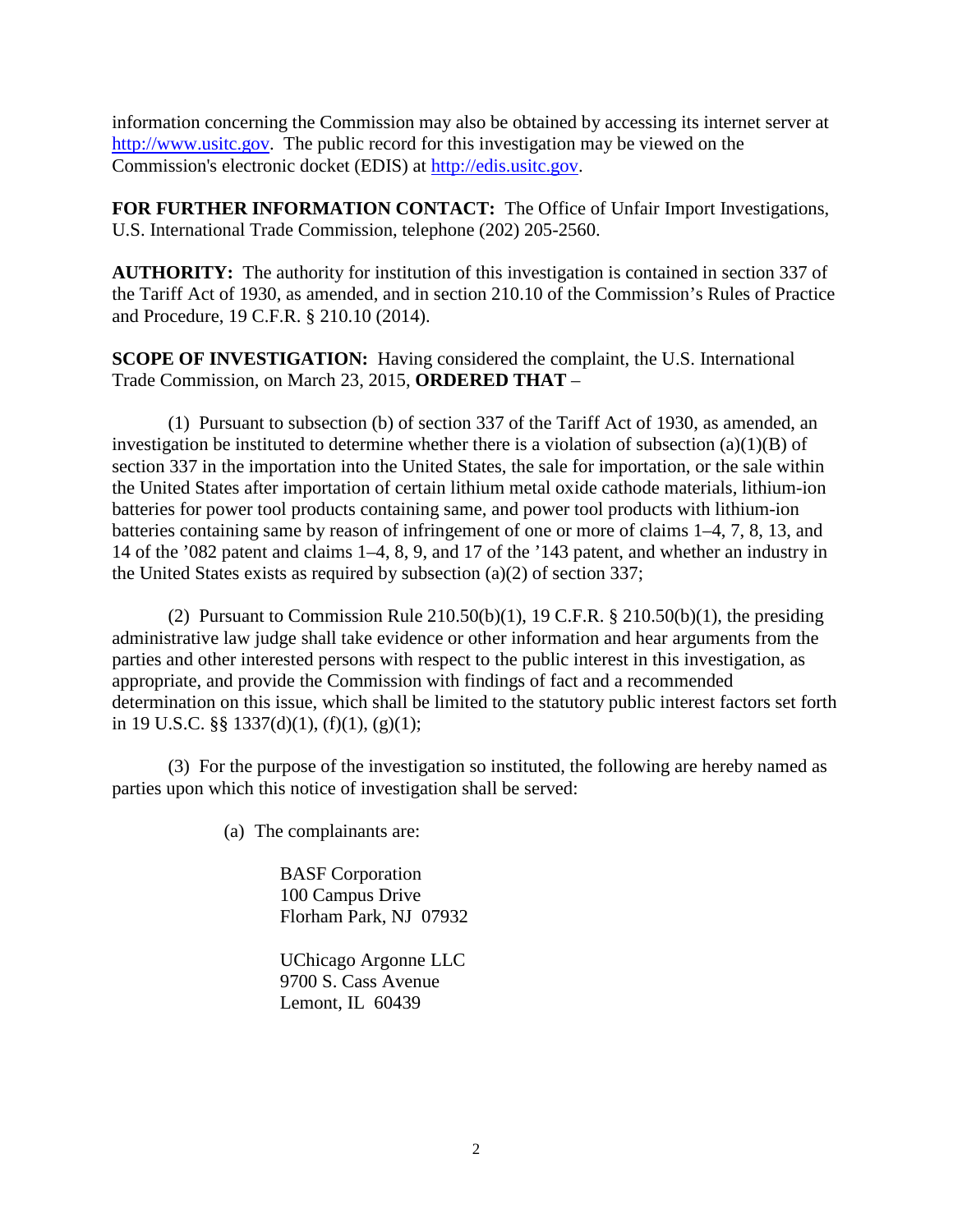(b) The respondents are the following entities alleged to be in violation of section 337, and are the parties upon which the complaint is to be served:

> Umicore N.V. Broekstraat 31 1000 Brussels Belgium

Umicore USA Inc. 3600 Glenwood Avenue, Suite 250 Raleigh, NC 27612

Makita Corporation 3-11-8, Sumiyoschino 446-0072 Anjo 446-0072 Aichi Japan

Makita Corporation of America 2650 Buford Highway Buford, GA 30518

Makita U.S.A. Inc. 14930 Northam Street La Mirada, CA 90638

(c) The Office of Unfair Import Investigations, U.S. International Trade Commission, 500 E Street, S.W., Suite 401, Washington, D.C. 20436; and

(4) For the investigation so instituted, the Chief Administrative Law Judge, U.S. International Trade Commission, shall designate the presiding Administrative Law Judge.

Responses to the complaint and the notice of investigation must be submitted by the named respondents in accordance with section 210.13 of the Commission's Rules of Practice and Procedure, 19 C.F.R. § 210.13. Pursuant to 19 C.F.R. §§ 201.16(e) and 210.13(a), such responses will be considered by the Commission if received not later than 20 days after the date of service by the Commission of the complaint and the notice of investigation. Extensions of time for submitting responses to the complaint and the notice of investigation will not be granted unless good cause therefor is shown.